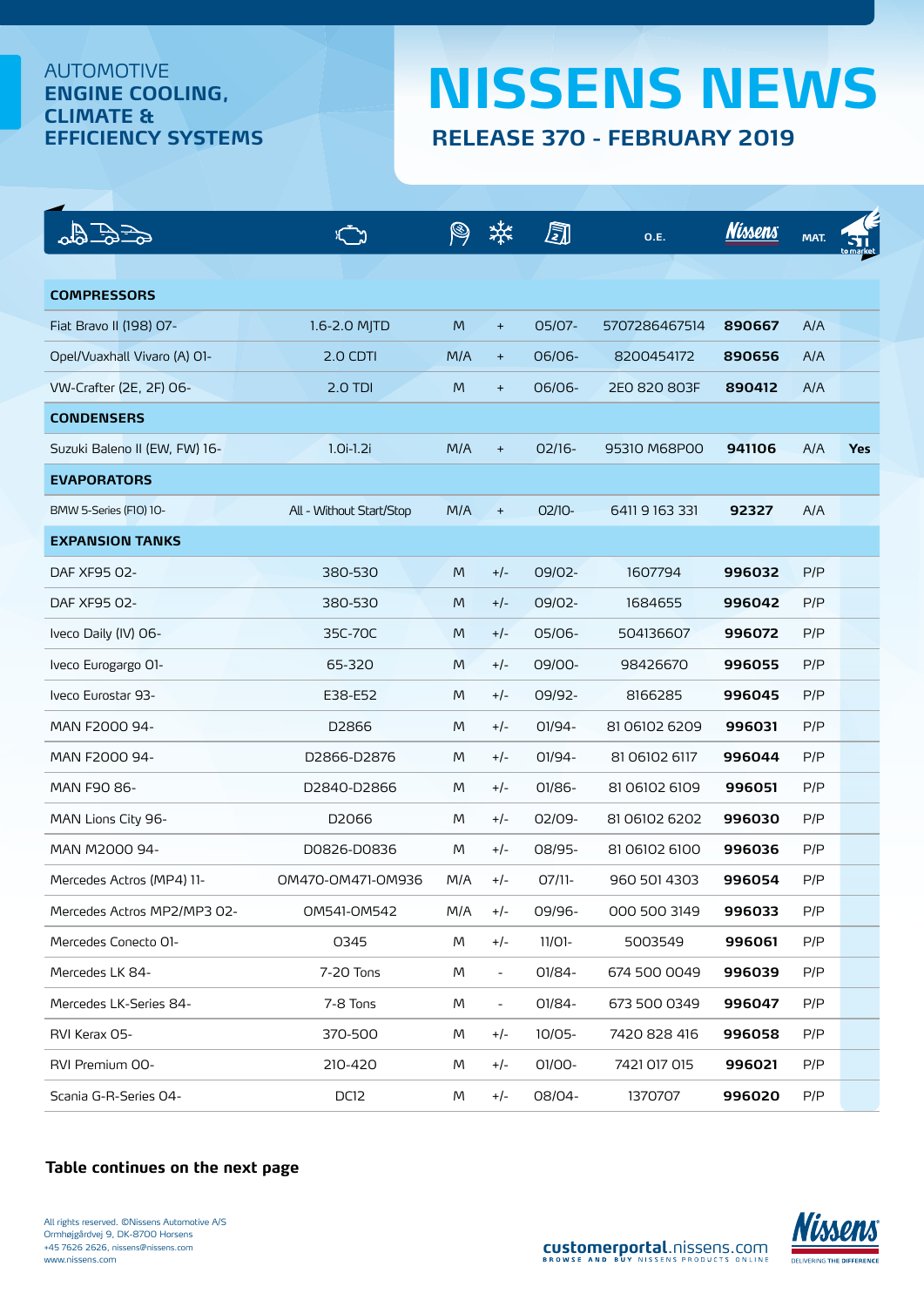<span id="page-1-0"></span>

|                                |                        |                |                                  | ā           | <b>O.E.</b>    | <b>Nissens</b> | MAT. |            |
|--------------------------------|------------------------|----------------|----------------------------------|-------------|----------------|----------------|------|------------|
|                                |                        |                |                                  |             |                |                |      |            |
| Volvo FH12-16 05-              | 400-610 HP             | M/A            | $+/-$                            | 09/05-      | 1676400        | 996023         | P/P  |            |
| Volvo FM 05-                   | 330-540                | M              | $+/-$                            | $12/01 -$   | 1674918        | 996035         | P/P  |            |
| <b>FAN CLUTCHES</b>            |                        |                |                                  |             |                |                |      |            |
| Mercedes Actros (MP4) 11-      | <b>OM471</b>           | M/A            | $+/-$                            | $O7/11-$    | 470 200 0422   | 86152          | S    |            |
| <b>INTERIOR BLOWERS</b>        |                        |                |                                  |             |                |                |      |            |
| BMW 3-Series (F30) 11-         | All - LHD              | M/A            | $+/-$                            | $10/11$ -   | 64119350395    | 87431          | P/E  |            |
| Dacia Duster 10-               | 1.2i-1.6i-2.0i-1.5 DCI | M              | $\begin{array}{c} + \end{array}$ | 05/10-      | 27210 0975R    | 87508          | P/E  |            |
| Renault Scenic (I) 96-         | All - RHD              | M/A            | $+/-$                            | $10/96 -$   | 77 01 205 479  | 87432          | P/E  |            |
| Smart City-Coupé (W450) 98-    | 0.6i-0.7i-0.8 CDI      | M/A            | $+/-$                            | 07/98-      | 000 410 8V002  | 87709          | P/E  |            |
| <b>OIL COOLERS</b>             |                        |                |                                  |             |                |                |      |            |
| Citroën C4 (LA, LC) 04-        | <b>1.6 THP</b>         | M/A            | $+/-$                            | $11/04 -$   | 1103 T5        | 91167          | A/A  |            |
| Mercedes C-Class (W202) 93-    | C280-C36 AMG           | A              | $+/-$                            | 06/93-05/00 | 104 180 0309   | 91179          | A/A  |            |
| Nissan Navara III (D23) 14-    | 2.5 DCI                | M/A            | $+/-$                            | 06/14-      | 21305 5X00A    | 91177          | A/A  |            |
| Opel/Vauxhall Vectra (C) 02-   | 2.0i Turbo             | M              | $+/-$                            | 04/02-      | 55565996       | 91126          | A/A  |            |
| <b>RADIATORS</b>               |                        |                |                                  |             |                |                |      |            |
| BMW 2-Series (F45) 14-         | 225 xe                 | $\mathsf{A}$   | $\ddot{}$                        | 09/14-      | 1711 7 643 331 | 606247         | P/A  |            |
| Ford Fiesta VII (CE1) 17-      | 1.0i-1.2i-1.5 DCI      | M/A            | $\ddot{}$                        | 06/17-      | 2101541        | 606662         | P/A  |            |
| Mercedes A-B-Class (W176) 11-  | A 45 AMG               | $\overline{A}$ | $\ddot{}$                        | $06/12-$    | 099 500 6603   | 627044         | P/A  | <b>Yes</b> |
| Opel/Vauxhall AIGLA (A) OO-    | $1.0i-1.2i$            | M              | $+/-$                            | $O1/O5 -$   | 13182786       | 630787         | P/A  |            |
| Opel/Vauxhall Insignia (A) 08- | 2.0 CDTI - 4X4         | A              | $+/-$                            | 08/08-      | 1300 320       | 630769         | P/A  |            |
| Opel/Vauxhall Insignia (A) 08- | 2.0 CDTI - 4x4         | M              | $+/-$                            | 08/08-      | 1300 319       | 630773         | P/A  |            |
| Opel/Vauxhall Insignia (A) 08- | 1.6-2.0 CDTI           | M              | $+/-$                            | 08/08-      | 1300 372       | 606047         | P/A  |            |
| Opel/Vauxhall Mokka 13-        | 1.4i Turbo, 1.6 CDTI   | M/A            | $+/-$                            | 01/13-      | 1300 365       | 606660         | P/A  |            |
| Opel Vauxhall Insignia (A) O8- | 2.0 CDTI               | A              | $+/-$                            | 08/08-      | 1300 374       | 606049         | P/A  |            |
| Toyota RAV-4 IV (#A40) 12-     | 2.5i Hybrid            | A              | $\begin{array}{c} + \end{array}$ | $12/12-$    | 16400 36090    | 606635         | P/A  |            |
| <b>TURBOCHARGERS</b>           |                        |                |                                  |             |                |                |      |            |
| Audi A4 (B6_B7) 00-            | 2.0 TFSI               | M/A            | $\bf{+}$                         | 12/00-      | 06D 145 701J   | 93193          | S/A  |            |
| BMW 3-SERIES (E46) 98-         | 318d, 320d             | M/A            | $+/-$                            | 02/98-      | 1165 2 247 297 | 93107          | S/A  |            |
| BMW 3-Series (E46) 98-         | 330d                   | M/A            | $+/-$                            | 02/98-      | 1165 7 785 990 | 93249          | S/A  |            |
| BMW 5-SERIES (E39) 95-         | 530d                   | M/A            | $+$                              | 08/98-      | 2248 9 06 08   | 93177          | S/A  |            |
| BMW 5-Series (E39) 95-         | 525d                   | M/A            | $+/-$                            | 09/98-      | 7780199D       | 93245          | S/A  |            |
| BMW 5-Series (E60) 03-         | 530d                   | A              | $\begin{array}{c} + \end{array}$ | 07/03-      | 7789 0 83L09   | 93248          | S/A  |            |
| BMW X3 (E83) 04-               | 2.0d - EURO 3          | M/A            | $+/-$                            | 09/04-      | 1165 7 787 626 | 93140          | S/A  |            |

## **Table continues on the next page**